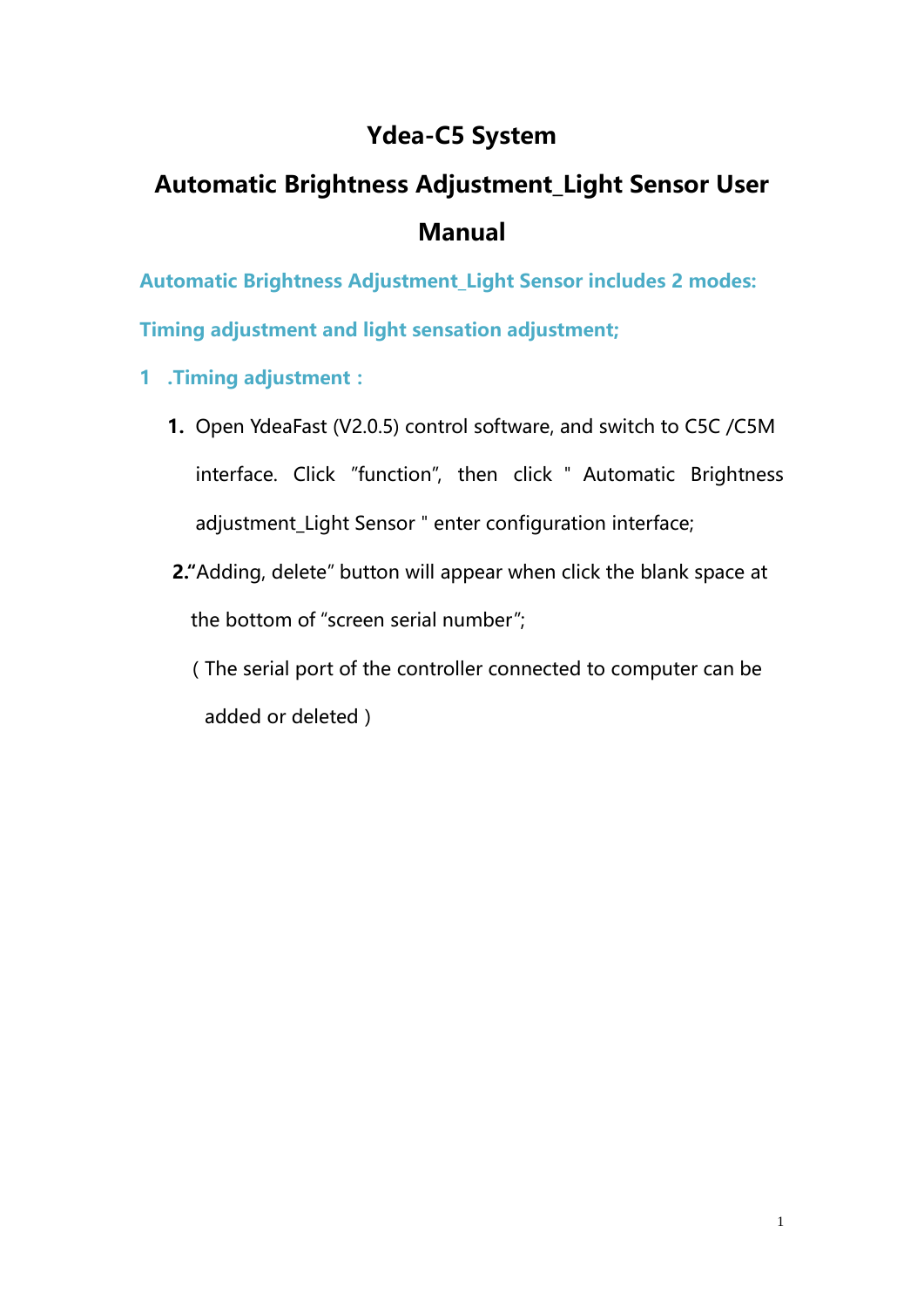| $-\text{Led}$ |                      |                        |           |
|---------------|----------------------|------------------------|-----------|
|               | Led I Contorl Serial |                        | Note      |
|               | Add                  |                        |           |
|               |                      | Delete                 |           |
|               |                      |                        |           |
| Time(h):      |                      | PM 17:18 To PM 17:18 → |           |
| Light:        | $\mathbf{1}$         | Add(A)                 | Delete(D) |
| Index         | <b>Start Time</b>    | Stop Time              | Light     |
|               |                      |                        |           |
|               |                      |                        |           |
|               |                      |                        |           |

### **Remark:COM15 is the serial port of the controller connected to the**

#### **current computer. It can be added when clicked;**

**3.**The configuration of the timing adjustment can be shown as below,

which includes: time synchronization, beginning and ending

time, brightness value, adding and delete;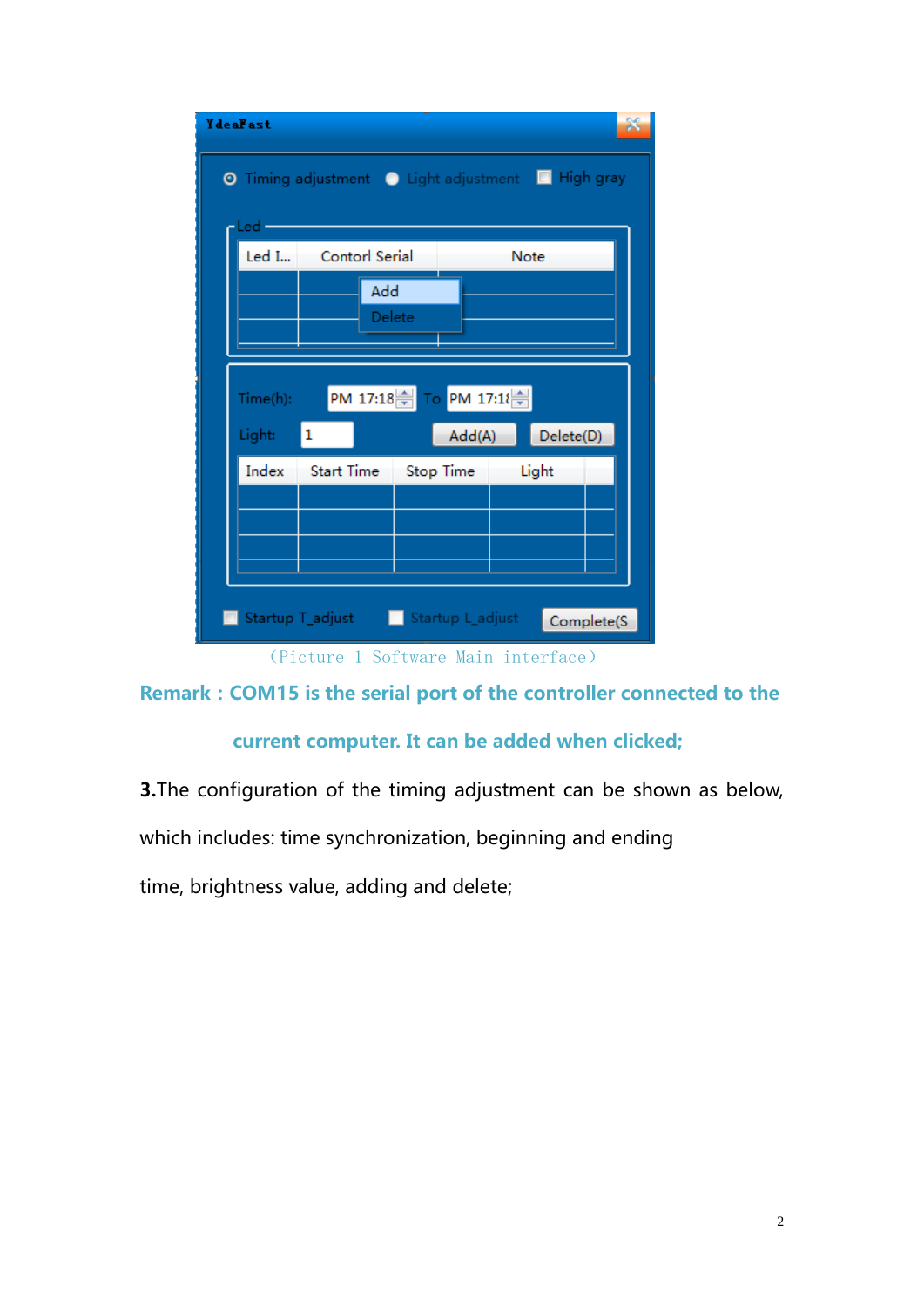| <b><i><u>IdeaFast</u></i></b>      |                                                    |           |                      |       |            |  |  |  |  |  |
|------------------------------------|----------------------------------------------------|-----------|----------------------|-------|------------|--|--|--|--|--|
|                                    | O Timing adjustment O Light adjustment I High gray |           |                      |       |            |  |  |  |  |  |
| -Led -                             |                                                    |           |                      |       |            |  |  |  |  |  |
| Led I                              | Contorl Serial                                     |           |                      |       |            |  |  |  |  |  |
| 1                                  | COM15                                              |           |                      |       |            |  |  |  |  |  |
|                                    |                                                    |           |                      |       |            |  |  |  |  |  |
| Ш<br>Led1-                         |                                                    |           |                      |       |            |  |  |  |  |  |
| PM 17:18 → To PM 17:18<br>Time(h): |                                                    |           |                      |       |            |  |  |  |  |  |
| Light:                             | 1                                                  |           | $Add(\underline{A})$ |       | Delete(D)  |  |  |  |  |  |
| Index                              | Start Time                                         |           | Stop Time            | Light |            |  |  |  |  |  |
|                                    | PM 12:18                                           |           | PM 13:18             | 50    |            |  |  |  |  |  |
|                                    | PM 14:18:                                          | PM 20:18: |                      | 100   |            |  |  |  |  |  |
|                                    |                                                    |           |                      |       |            |  |  |  |  |  |
|                                    | V Startup T_adjust   Startup L_adjust              |           |                      |       | Complete(S |  |  |  |  |  |

(Picture 2 Timing adjustment interface)

**Beginning and ending time:** After setting the time synchronization, set

the time of the screen starting;

**Brightness value:** control brightness value

**Adding:** after setting beginning & ending time and brightness value,

click to create a controlling strategy in the list below:

**Remark: when time setting is overlapping, it should give priority to** 

 **the control strategy with lower serial number;**

**Delete:** click the strategy unneeded then click "delete" to clear it.

**Remark: When there is no controlling strategy, take the brightness** 

 **manually setting as the default brightness value;**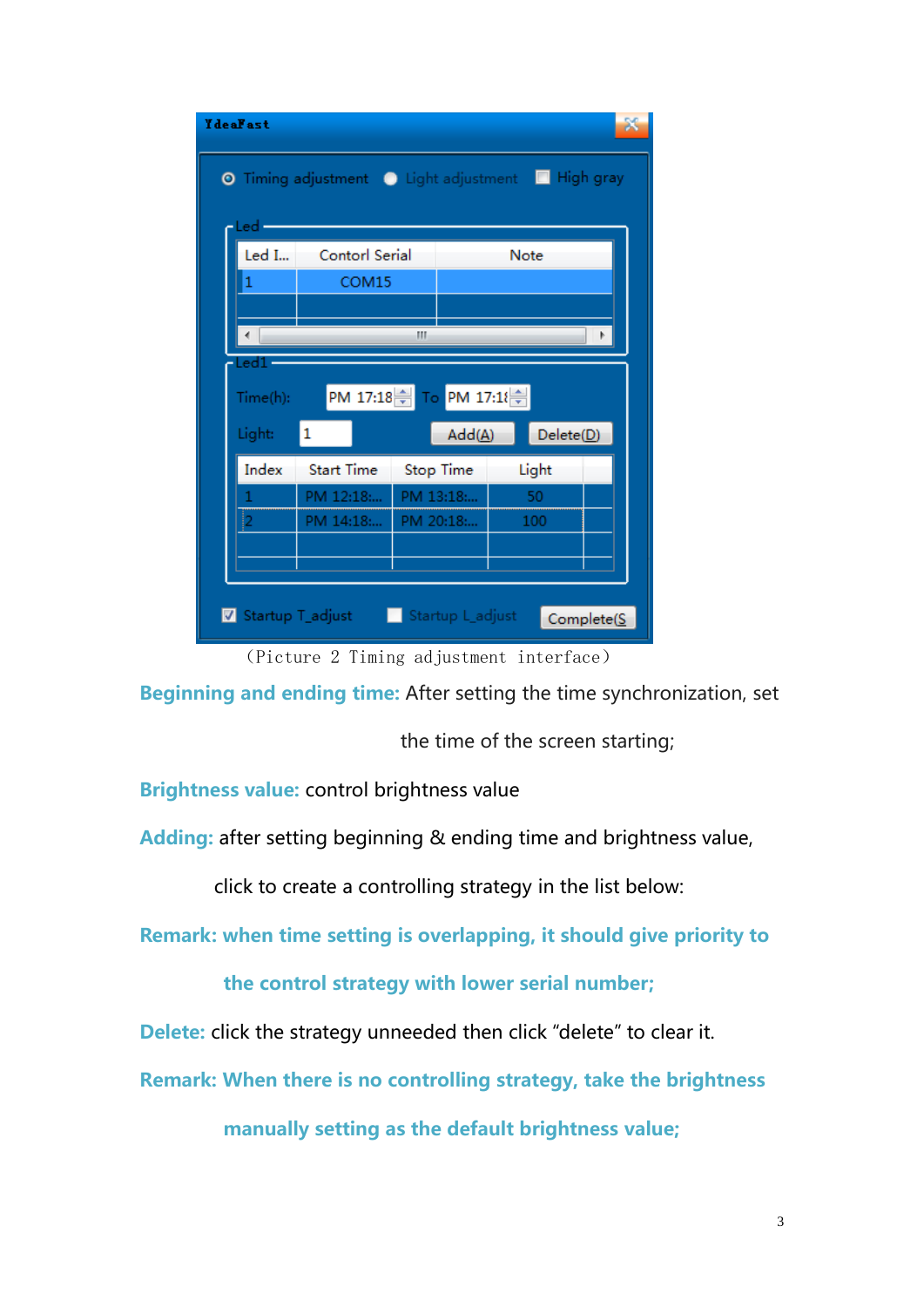#### **2.Method of time setting :**

| <b><i><u>IdeaFast</u></i></b>     |                                                    |           |                      |  |           |            |  |  |  |  |
|-----------------------------------|----------------------------------------------------|-----------|----------------------|--|-----------|------------|--|--|--|--|
|                                   | O Timing adjustment O Light adjustment I High gray |           |                      |  |           |            |  |  |  |  |
| Led-                              |                                                    |           |                      |  |           |            |  |  |  |  |
| Led I                             | Contorl Serial                                     |           | Note                 |  |           |            |  |  |  |  |
| 1                                 | COM <sub>15</sub>                                  |           |                      |  |           |            |  |  |  |  |
|                                   |                                                    |           |                      |  |           |            |  |  |  |  |
| Led1-                             |                                                    | Ш         |                      |  |           |            |  |  |  |  |
| AM 0:00 → To PM 12:17<br>Time(h): |                                                    |           |                      |  |           |            |  |  |  |  |
| Light:                            | 150                                                |           | $Add(\underline{A})$ |  | Delete(D) |            |  |  |  |  |
| Index                             | <b>Start Time</b>                                  | Stop Time |                      |  | Light     |            |  |  |  |  |
| 1                                 | PM 12:18:                                          |           | PM 13:18:            |  | 50        |            |  |  |  |  |
| 2                                 | PM 14:18                                           |           | PM 23:59:            |  | 100       |            |  |  |  |  |
| 3                                 | 00:00:54                                           | 12:17:54  |                      |  | 150       |            |  |  |  |  |
|                                   |                                                    |           |                      |  |           |            |  |  |  |  |
|                                   | Startup T_adjust                                   |           | Startup L_adjust     |  |           | Complete(S |  |  |  |  |

(picture 3 timing setting)

- **1.** When set up time, it can't be set beyond 23:59:59, that is to say, the setting time can't cross the day.
- **2.**If time need to set for next day, it requires to increase time bucket: XX XX XX --- 23.59.59 (the time bucket of current day), 0:0:0--- XX XX XX (the time wanted), as shown above.
- **3. Start and use the timing adjustment mode:**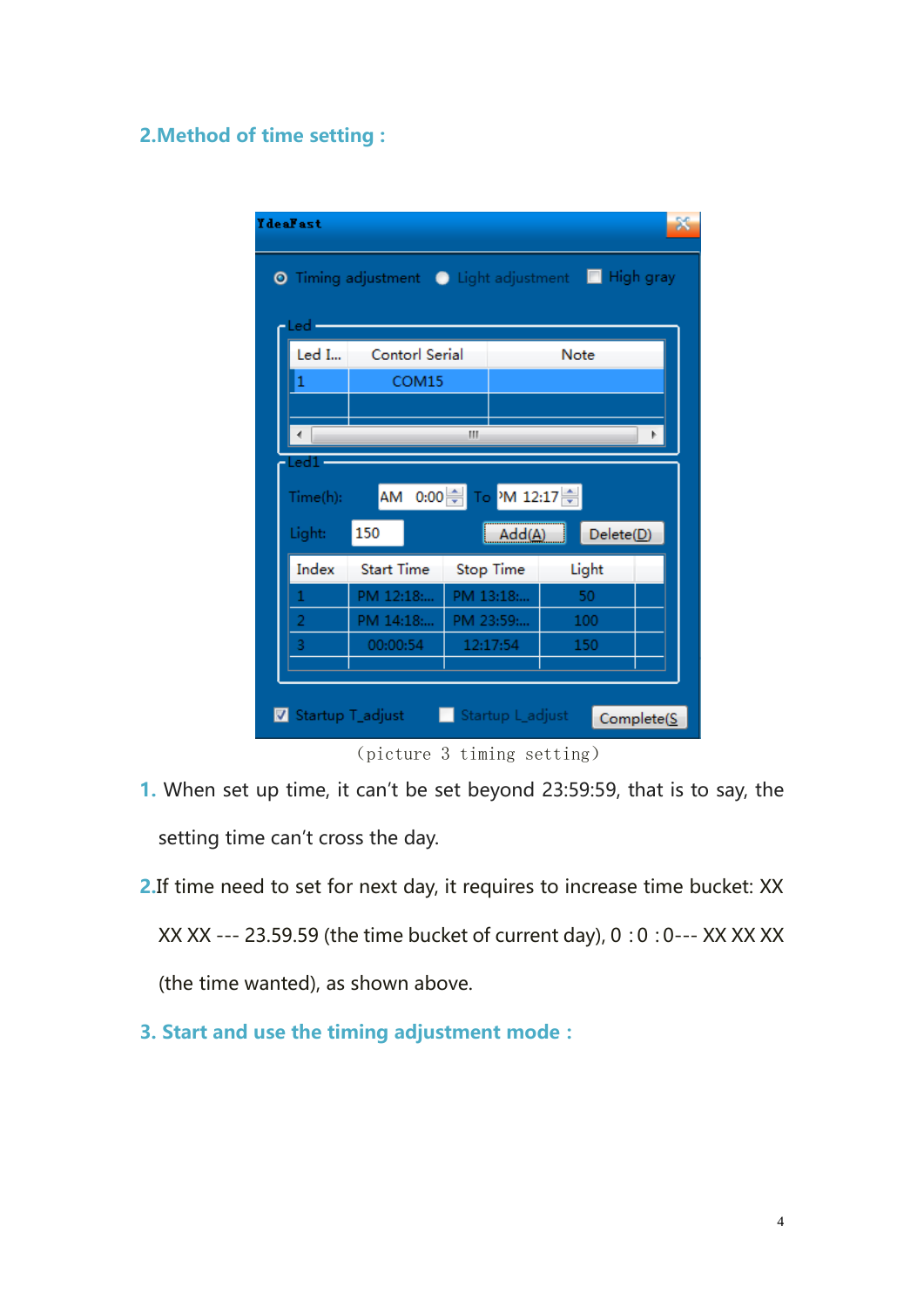- **1.**Tick the option of "timing adjustment "and" start timing adjustment "at the menu above.(When tick the " start timing adjustment " the brightness can only be adjusted in the mode of "timing adjustment ") ;
- **2.**Set the beginning & ending time and brightness value.
- **3.**Click "adding" to create a corresponding controlling strategy.
- **4.**Click the unwanted controlling strategy and choose "delete" to clear it.
- **5.** Finally click "finish"

#### **Remarks:**

- **1. When start and use the brightness automatic adjustment, we can't close the software in the computer, otherwise it will fail. And the status of the computer software needs to be on when the computer begins to work;**
- **2. Open and start setting: host computer software <setting> and tick <open and start>;**
- **3.If two time quantum are the same but with different brightness values, only the brightness value of the first time quantum is effective. The unit of the time quantum is hour;**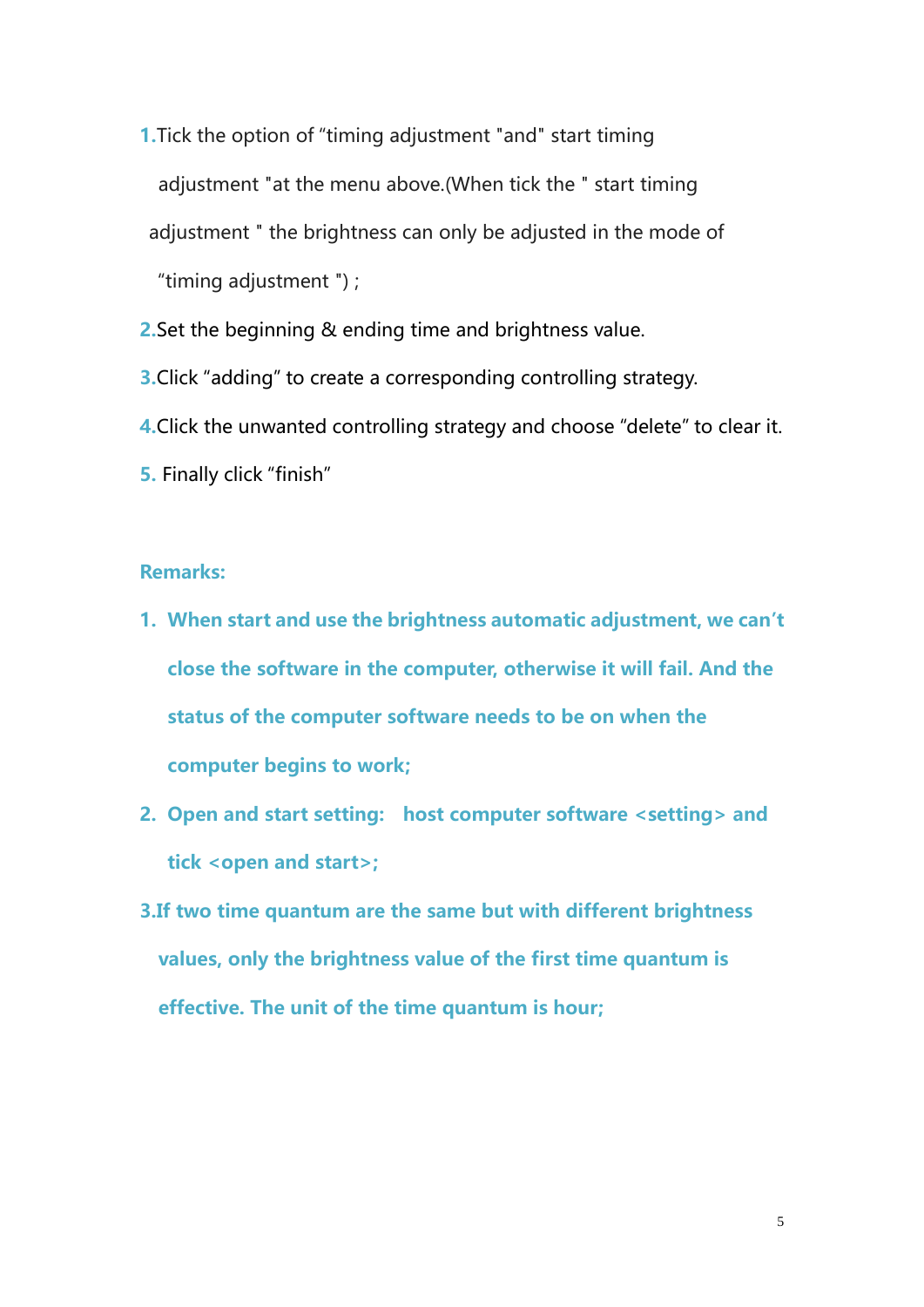**2. Light sensation adjustment :**

#### **2.1 Connection diagram:**

- **1.** Light sensor connects to USB of computer. The host computer software will have real-time detection of the data returned from the light sensor.
- **2.** The sketch map below is for the connection of computer with controller via light sensor.
- 3. Single Light sensor can control several C5.0 controllers' brightness.



#### **2.2 Use software to allocate light sensation parameter**

Open Y deaFast (v2.0.5) controlling software and click "function". Click "Automatic Brightness adjustment\_Light Sensor" enter configuration interface;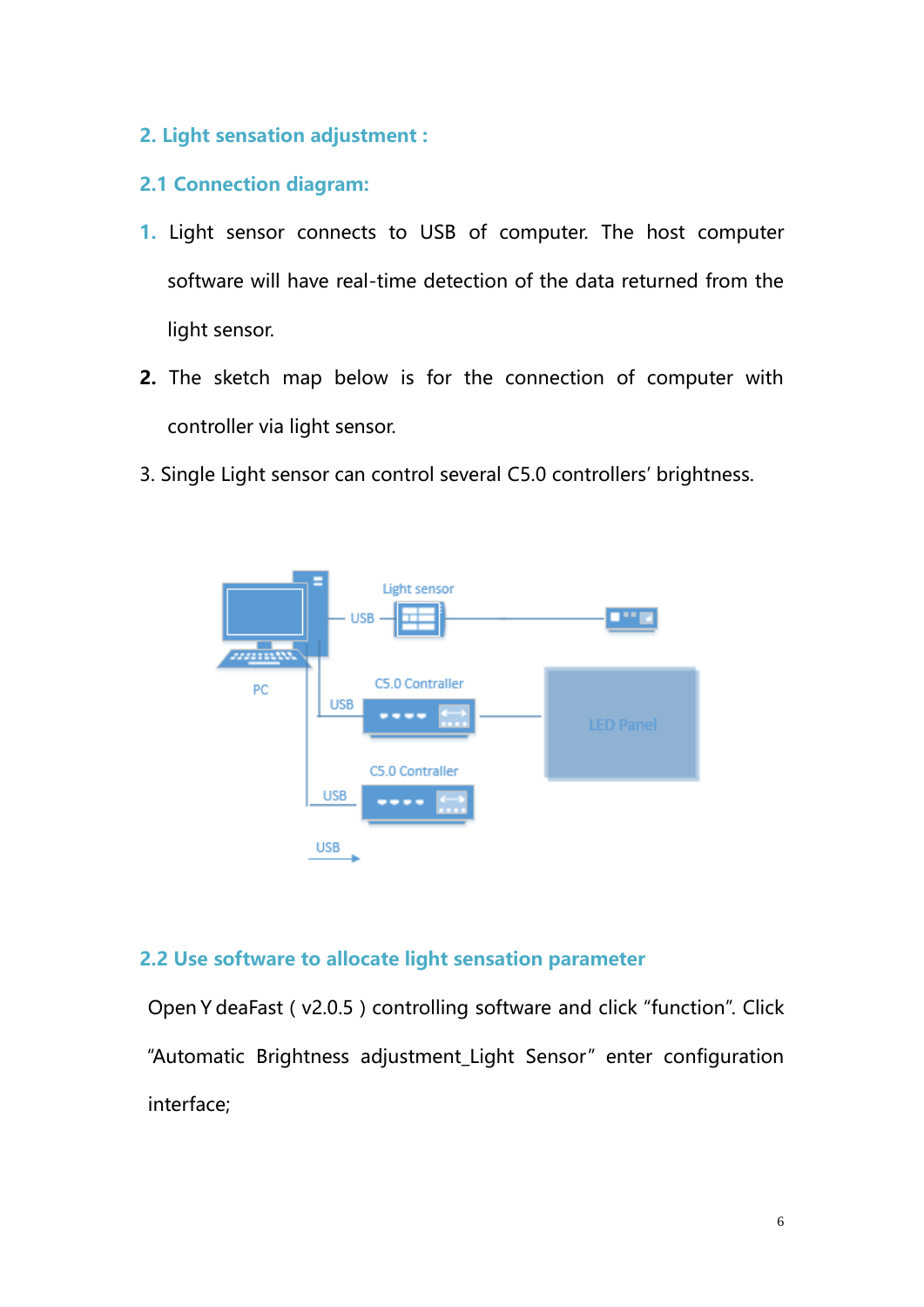|                |                       |                      |             | Timing adjustment O Light adjustment I High gray |  |
|----------------|-----------------------|----------------------|-------------|--------------------------------------------------|--|
| Sensors        |                       |                      |             |                                                  |  |
| Index          | Sensor                | Contorl S            | Note        |                                                  |  |
| 1              | COM23                 | COM4                 | 11          |                                                  |  |
|                |                       |                      |             |                                                  |  |
|                |                       |                      |             |                                                  |  |
|                |                       |                      |             |                                                  |  |
| Illumination   | -Light Sensor1(COM23) |                      |             |                                                  |  |
|                |                       | 101<br>To            |             | 65530 Light Value: 255                           |  |
|                |                       | $Add(\underline{A})$ | Delete(D)   | Search(C)                                        |  |
| Index          | Illuin                | Illuin               | Light Value | Current                                          |  |
| μ              | 0                     | 100                  | 10          | Illumination:                                    |  |
| $\overline{2}$ | 101                   | 65530                | 255         | 0 <sub>x</sub>                                   |  |
|                |                       |                      |             |                                                  |  |
|                |                       |                      |             |                                                  |  |

(picture 4 light sensation parameter configuration)

**Light sensation adjustment :**If the illumination is at a predefined light interval, the screen will adjust brightness automatically according to preset brightness value.

Light sensation adjustment supports multiple sensors. Double-click the empty area under the controlling port to select the corresponding serial port.

**Note: This function can be used to record some features of the current sensors, such as the position of the sensor, left, right, or middle. Double-click the blank area below to display an edit box;**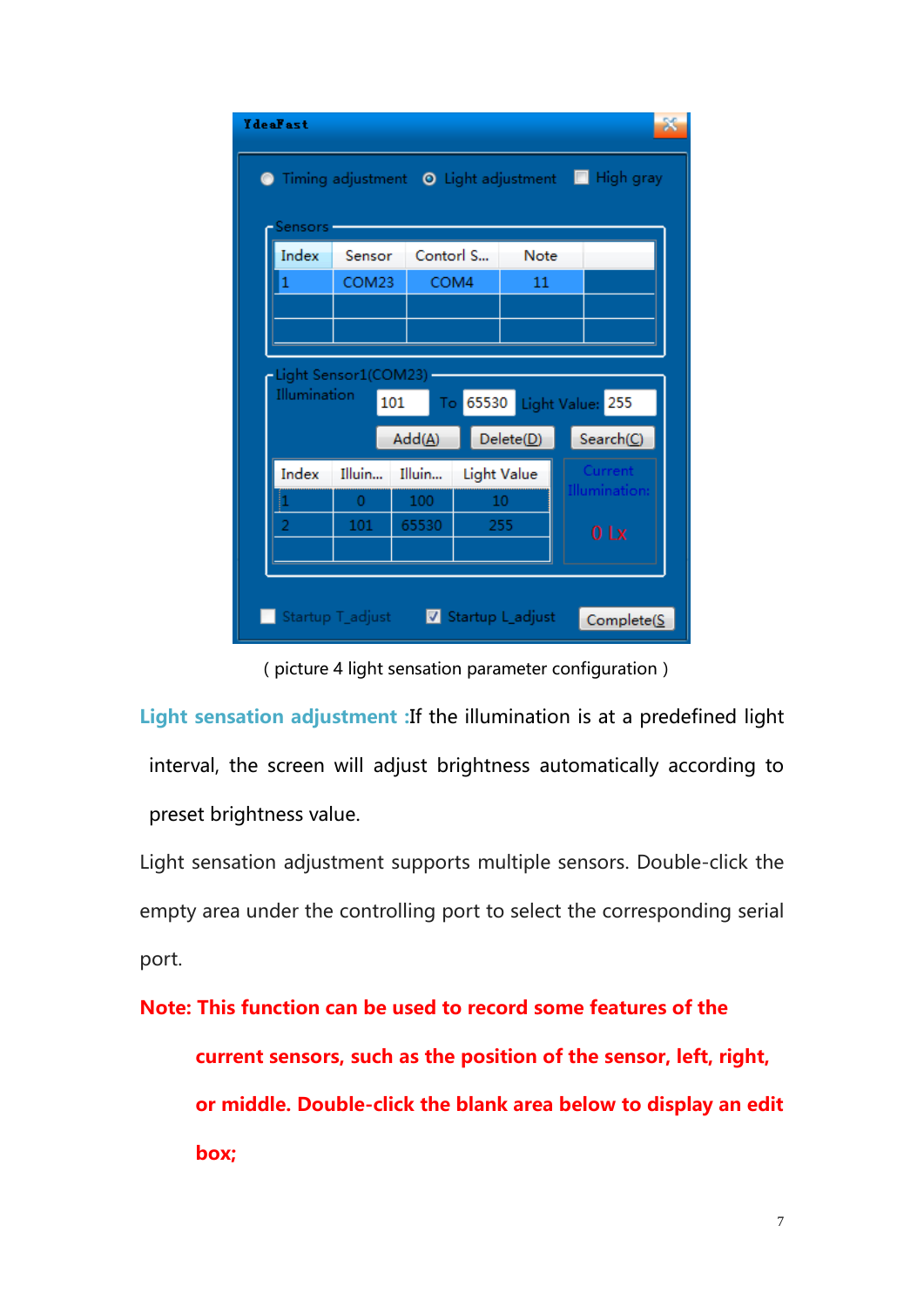| -Sensors |        |                |      |
|----------|--------|----------------|------|
| Index    | Sensor | Contorl Serial | Note |
|          | COM23  | COM4           |      |
|          |        |                |      |
|          |        |                |      |

**2.2.1**First, click [check] to see the Illuminance values beneath. The unit is unit Lx.

**2.2.2** You can set the lighting interval and the corresponding luminance value based on the current environmental illuminance. The range of brightness values is 0-255 and light interval can be set freely. **2.2.3** If you need high grey level low brightness function, tick the

function. After setting the light range and the corresponding luminance values , click Add will have lighting range appeared below the table. It supports multiple illumination range. Finally tick start light sensation adjustment and click Finish.

**2.2.4** Switch light sensor: single click the list of light sensor.